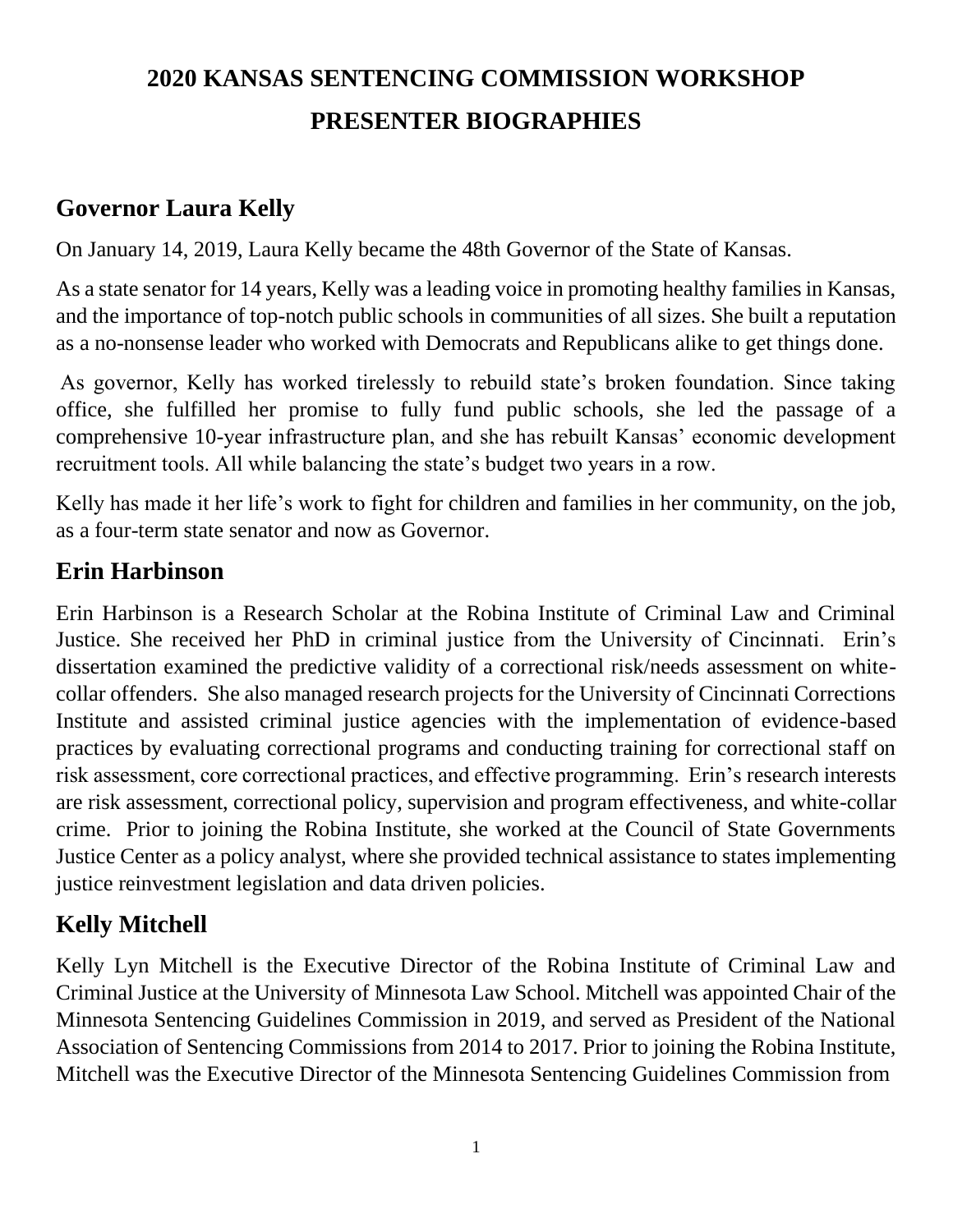2011 to 2014, and worked as a staff attorney and manager for the Minnesota Judicial Branch from 2001-2011, where she served as a legal advisor to trial court judges and court administrators, as the Branch's liaison to other criminal justice agencies, and oversaw several statewide programs and services such as drug courts, the court interpreter program, and examiner services for sex offender civil commitments. She earned her J.D. from the University of North Dakota Law School, and has a Masters in Public Policy from the University of Minnesota's Humphrey School of Public Affairs.

# **Connie Utada**

Connie Utada is a manager with Pew's public safety performance project where she leads the technical assistance and research initiatives for jurisdictions around the country with the goal of improving outcomes for people on probation and parole. Utada has led Pew's efforts to address challenges facing statewide prison systems through policy reform. Before joining Pew, she developed state policy initiatives for marginalized communities, lobbied on immigration, and served as a defense attorney in Boston. Utada received a B.A. in American Studies from Smith College and a juris doctor from Northeastern University School of Law.

## **Kira Johnson**

Kira Johnson joined the KSSC in July 2017 as the SB 123 Program Director. Her program funds substance abuse treatment as an alternative to imprisonment for thousands of drug offenders every year. She is a Licensed Master's Level Psychologist and holds a Master's in clinical psychology from Washburn. She is currently working on her doctorate in clinical psychology at the Florida Institute of Technology in Melbourne, Florida. Ms. Johnson has worked as a behavioral health professional at numerous correctional facilities and in community mental health. Most recently Ms. Johnson was responsible for the mental health care and programming of the juvenile female population at KJCC. Her professional interests include anxiety treatment and correctional psychology.

## **Patrick Armstrong**

Patrick Armstrong leads teams helping states understand criminal justice system challenges and develop policy solutions. Prior to joining the CSG Justice Center, Patrick worked at Skadden, Arps, Slate, Meagher & Flom LLP, as well as for the Brennan Center for Justice in New York. He was also an intern for the Alameda County District Attorney's Office in California. As a student-athlete on the basketball team at the University of California, Berkeley, Patrick earned a BA in political science and African American studies. He earned his JD from the New York University School of Law.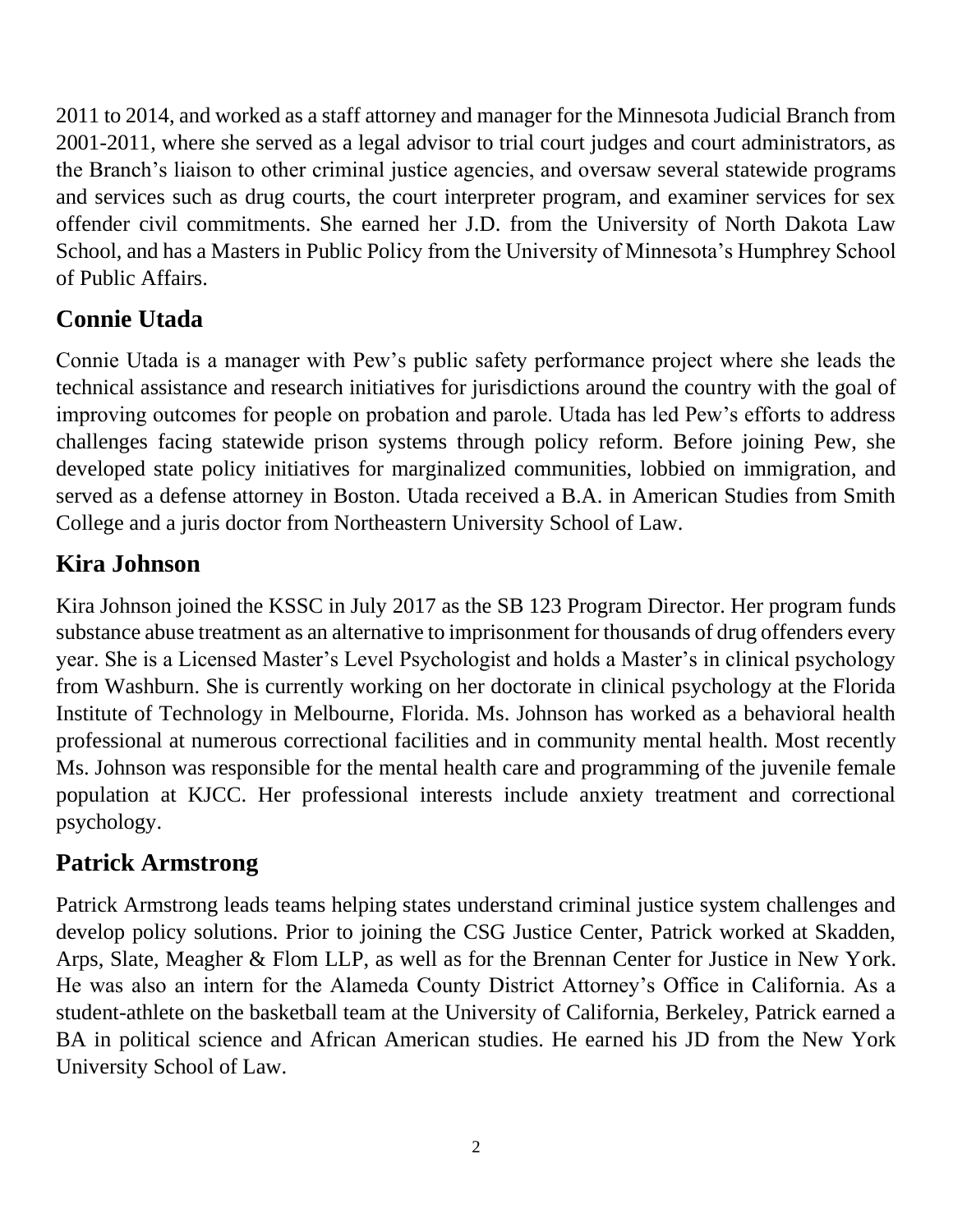# **Carl Reynolds**

Carl Reynolds helps manage and develop projects related to court initiatives, corrections, sentencing reform, and juvenile justice issues. Previously, Carl served as director of the Texas Office of Court Administration. From 1997 to 2005, he was general counsel for the Texas Department of Criminal Justice (TDCJ), responsible for prisons, probation, and parole. He also was general counsel to the Texas Board of Criminal Justice—the governing body for TDCJ. Prior to that position, he was the executive director of the Texas Punishment Standards Commission, general counsel to the Texas Senate Committee on Criminal Justice, director of the Senate's redistricting staff, and a briefing attorney for the Texas Court of Criminal Appeals. Among other projects, he works on the establishment and evaluation of public defender offices and on justice reinvestment strategies. Carl holds a JD from the University of Texas School of Law, an MA from the Lyndon B. Johnson School of Public Affairs, and a BA from the University of Cincinnati.

# **Hope Cooper**

Hope Cooper was named deputy secretary of juvenile and adult community-based services in June 2019. Previously, she served as deputy secretary of community and field services since June 2016.

Cooper joined the KDOC in 2008 as a program consultant in the community corrections division prior to being promoted to the KDOC's director of community corrections. At the time of her appointment to deputy secretary, she had been serving as warden of the Topeka Correctional Facility since 2011.

Prior to joining the KDOC, Cooper worked as a probation officer for the U.S. District Courts in Topeka and for Community Solutions, Inc., an adult day reporting center in Topeka.

She began her corrections career with Colorado-based Excelsior Youth Center, a treatment center for adolescent females.

Cooper has a master's degree in counseling and a bachelor's degree in psychology and criminal justice, both from Chadron State College, Chadron, Neb.

## **Ashley Bauman**

Ashley Bauman is the president of Bauman Consulting Group, a public and social sector consulting firm offering engaging training workshops, expert technical assistance, supportive coaching services, and innovative products and resources. She has extensive experience working with agencies to redesign their approaches and implement evidence-based practices. Previously, Ashley worked as a research associate studying women's pathways to criminal behavior and